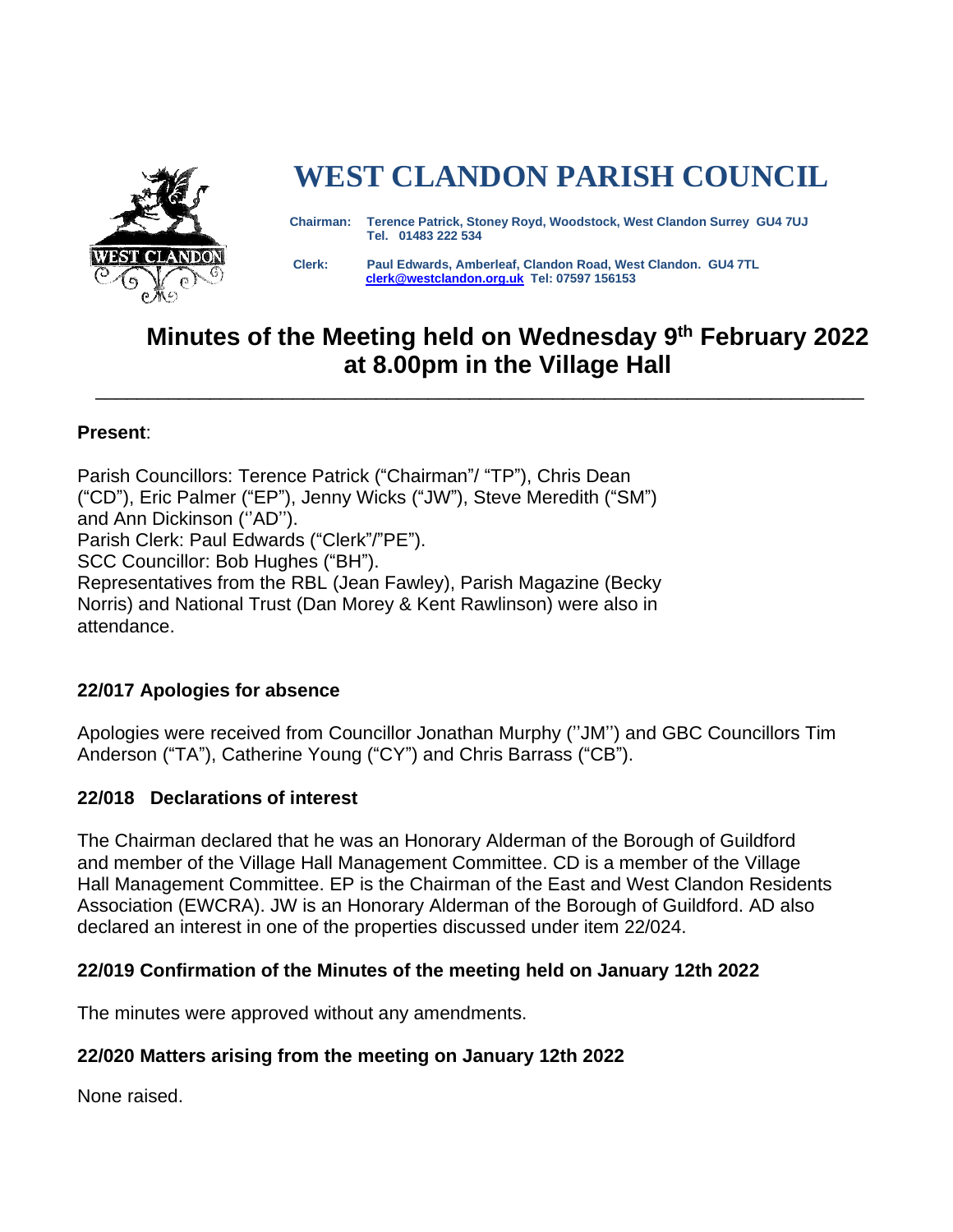## **22/021 Presentation by Representatives of the National Trust**

Kent Rawlinson (Clandon Project Director) and Dan Morey (Hatchlands & Clandon General Manager) stated that their aim is to re-engage with the Parish Council and parish residents post-COVID, obtain a better understanding of our general needs and continue to deepen the dialogue over time. They noted the Clandon Park facilities that were already in place to support sections of the parish community and that they would be accommodating of further supporting the residents with use of their greenspace if there was an appropriate need.

Kent Rawlinson provided an update on the aims over the next 5 years for redeveloping both Clandon House and the Hinemihi Meeting House and advised that they will be sharing their proposals with the parish around the middle of 2022. It is intended that the village be consulted on the development of the property plans and to benefit from it.

With respect to the Surrey Hills AONB extension proposals, the National Trust intends to make a submission during the next stage of the consultation process.

#### **22/022 Council Correspondence Sent and Received**

The Clerk referred to the meeting papers noting that the items were either by way of an update or would be covered under the subsequent agenda items. No other comments were made by the meeting.

#### **22/023 Neighbourhood Plan Referendum on March 17th**

The Chairman queried whether we should campaign for a 'yes' vote or not, but the meeting agreed that the Parish Council should stay neutral albeit actively publicising the referendum and encouraging voting.

AD and JW reported that they have drafted some wording to promote voting in the referendum. A discussion followed on whether to hand-deliver flyers and/or include them in the parish magazine. The Clerk agreed to send out the text on the Googlegroups email network and AD will post on the village website as well as liaise with the parish magazine team. There was also a discussion on potential use of the Clandon Magazine's Facebook and the Nextdoor network.

#### **22/024 Planning Matters**

The Clerk referred to JM's paper with his comments on the latest planning applications and rulings. The meeting agreed with JM's view that none needed action from the Council at this point in time.

#### **22/025 Financial Matters and Approvals**

The latest monthly list of payments totaling £2,123.87 were presented by SM and approved by the Council.

The Council also approved the granting of £1000 to the village school to support the establishment of the after-school dance club.

The Chairman advised that the new village hall heating system has now been installed and that the Village Hall Management Committee have paid the bill. He added that there was also some extra costs involved and the Council noted that it would be open to considering any further requests for support if the Committee were to submit it.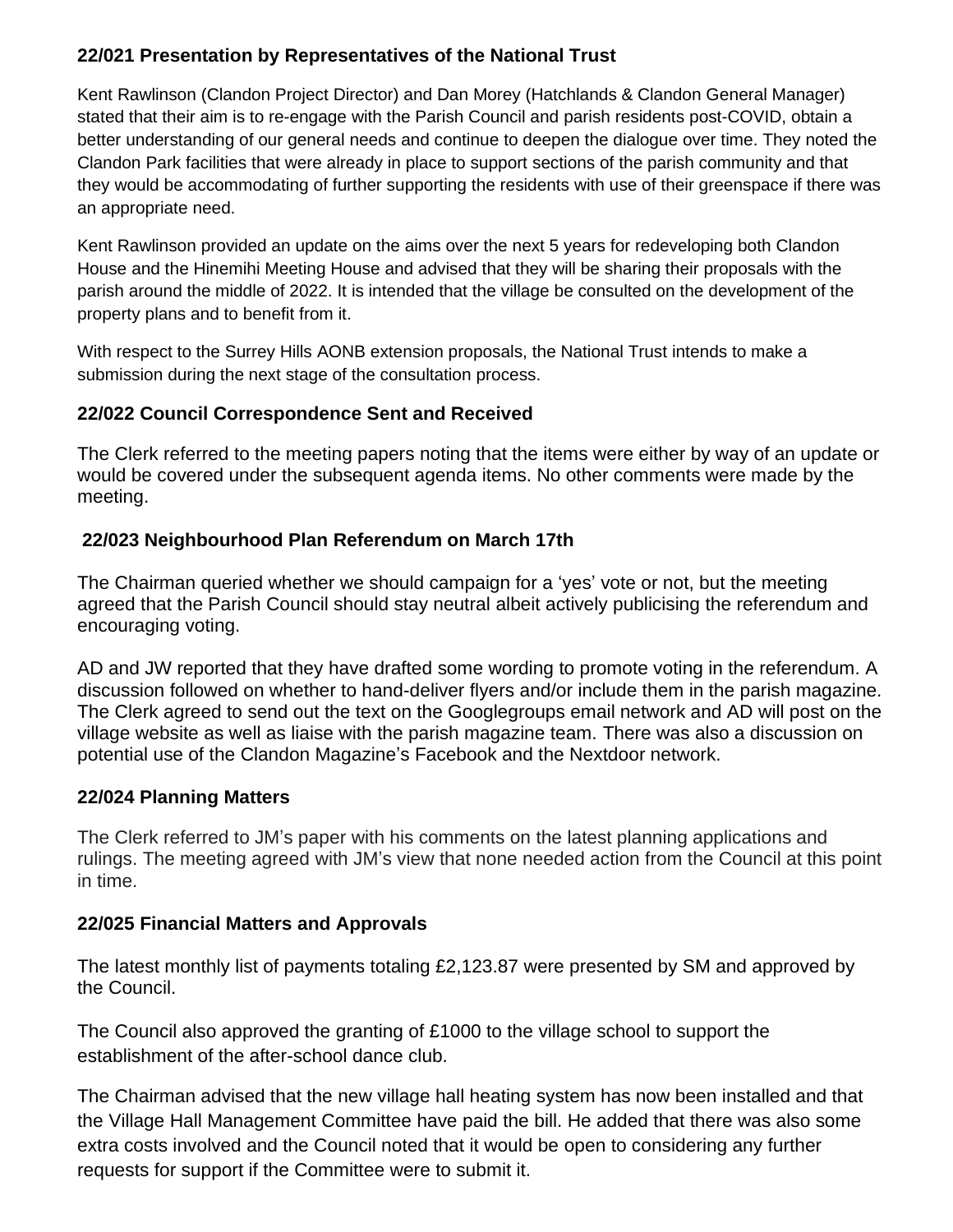#### **22/026 Review of Policies and Procedures**

The Clerk advised that it was time to conduct our annual review of our policies and procedures to see if they are complete and still appropriate for the year ahead and referred to the recommendations in his paper.

**Resolved:** The meeting agreed that a Standing Orders document should be produced. The Clerk agreed to base a draft on the NALC model document and local parish ones and circulate for Councillors review and agree at the next meeting.

Re the lack of a formal Risk Management policy, it was noted that previously there had just been reliance on the annual Risk Assessment, but the meeting agreed we should consider adding a formal policy. The Clerk and CD agreed to draft one up for review.

The Clerk also suggested that the Recreation Ground Rules needed updating and will send to EP for review.

#### **22/027 Use of Horticultural Funds**

The Clerk reported that he had reached out to parish residents with horticultural expertise and has managed to assemble a valuable team of volunteers to assess the proposed planting site and generate some design proposals.

EP added that he was in discussion with a supplier to remove 2 concreted-in posts from the site in question.

#### **22/028 Garlick's Arch and other Local Plan updates**

No updates to report.

#### **22/029 Recreation Ground, Playground and Car Park**

EP reported that he has now concluded a rollover of the Recreation Ground maintenance contract for another year and at the same price.

Re the car park area, the white parking lines are becoming very faint and need repainting; EP is searching for a supplier.

EP added that he now has received the No Dogs signs for the children's play area and will install them shortly.

#### **22/030 Footpaths**

The Clerk reported good progress on addressing the narrow and muddy section of FP69A. One of the landowners has replaced the fallen fence and removed the brambles on one side of the path and the Clerk has also done some interim remedial work on pruning back the overhanging trees and brambles from the other side of the path.

There has been success also on our tree planting request for the entrance to Meadowlands and the Recreation Ground/A247 boundary with SCC planting 5 trees. We now need to identify local volunteers to carry our watering duties for the next 3 summers and the Clerk suggested that this may come from the group that he has assembled which were mentioned in item 22/027 above.